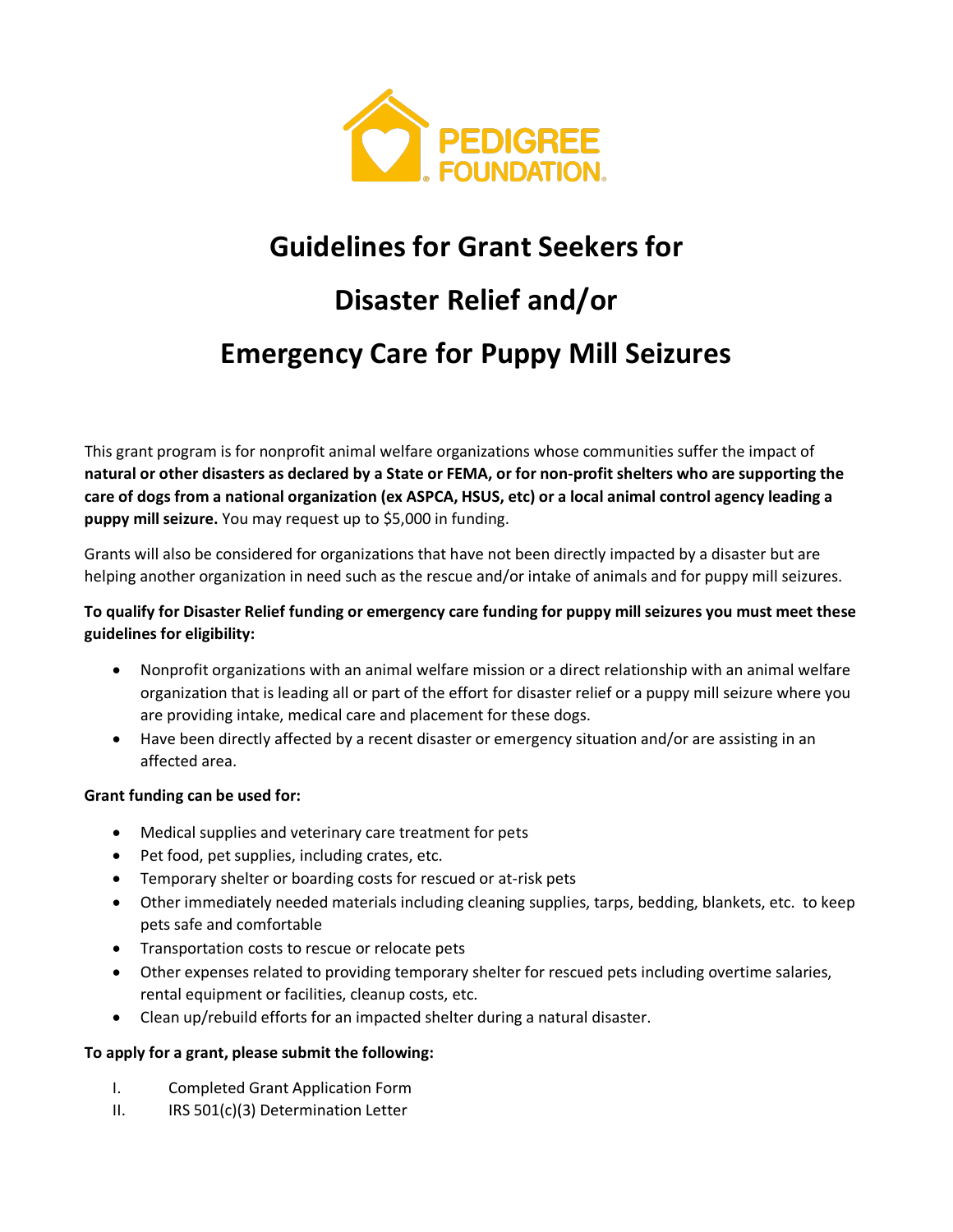- III. Federation Tax ID/Employer Identification Number (EIN)
- IV. Narrative (general information about your organization, your mission, your programs, etc.)
- V. Please answer the following questions:
	- A. What is the recent disaster/situation, and what are your plans to provide assistance?
	- B. If for impacted shelter, what will funds support?
	- C. Estimate the number of pets this funding will impact. How many total pets does your organization expect to help?
	- D. Will you be collaborating with other organizations? If so, please list.
	- E. Estimate timeline for utilizing grant funds and how you will evaluate success of your efforts.
- VI. Total project budget and detail how our funds would be used.
- VII. Photos, stories, media, etc. about disaster situation, or puppy mill seizure and your impact in the field if available.
- VIII. List all funders for which you have received or requested funding for this project, and include amounts.

#### **Optional additional information:**

- I. Current organization's budget
- II. References from organizations with whom you collaborate or have firsthand knowledge of your organization.